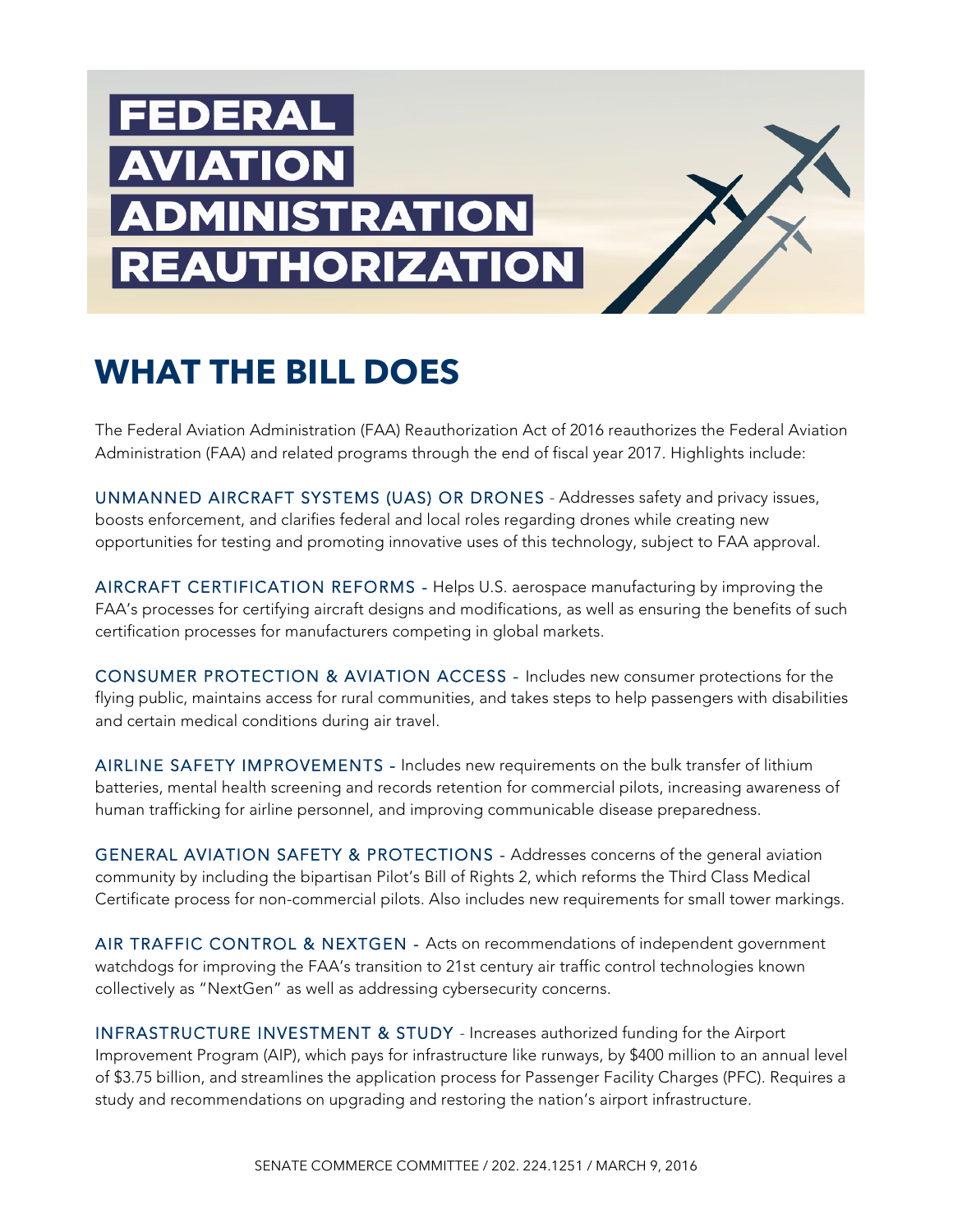# **HOW THE BILL MODERNIZES AVIATION**

## **UNMANNED AIRCRAFT SYSTEMS (UAS) OR DRONES**

DRONE SAFETY FEATURES - Directs federal agencies to convene industry stakeholders to develop consensus standards for safety features to be built into drones to protect everyone who uses the national airspace and the public.

PRIVACY PROTECTIONS – Affirms that UAS operations should respect personal privacy, consistent with federal, state, and local law, advances drone identification standards to create operator accountability, and promotes adoption of written UAS privacy policies.

ONLINE SAFETY TEST - Promotes safety by requiring all drone users to pass an FAA-approved online aeronautical safety test before flying. This ensures users understand the national airspace system and avoid manned aircraft.

SAFETY RULE ENFORCEMENT - Authorizes funds for FAA initiatives to better enforce drone laws and reduce risks.

AIRPORT PROTECTION - Authorizes FAA pilot programs and funds to intercept drones near airports and critical infrastructure.

OPPORTUNITIES FOR INNOVATION - Fosters innovation by authorizing expanded case by case exemptions for beyond visual line of sight and nighttime operations, as well as for research and development or commercial purposes.

FEDERAL & LOCAL RESPONSIBILITIES - Clarifies responsibilities of federal, state, and local governments with respect to the regulation of drones and directs the Government Accountability Office (GAO) to identify remaining gaps in current privacy protections.

UAS TEST SITES - Improves established UAS test sites, first authorized in 2012, by directing research priorities, improving coordination with the FAA, and enhancing protections for proprietary information to encourage more engagement with the private sector.

# **AIRCRAFT CERTIFICATION REFORM, I.E. FAA'S PROCESS FOR APPROVING AIRCRAFT DESIGNS**

GLOBAL COMPETITION - Enhances U.S. competitiveness in aerospace manufacturing by helping get products to market faster through improved certification processes, reducing cost, and promoting U.S. products.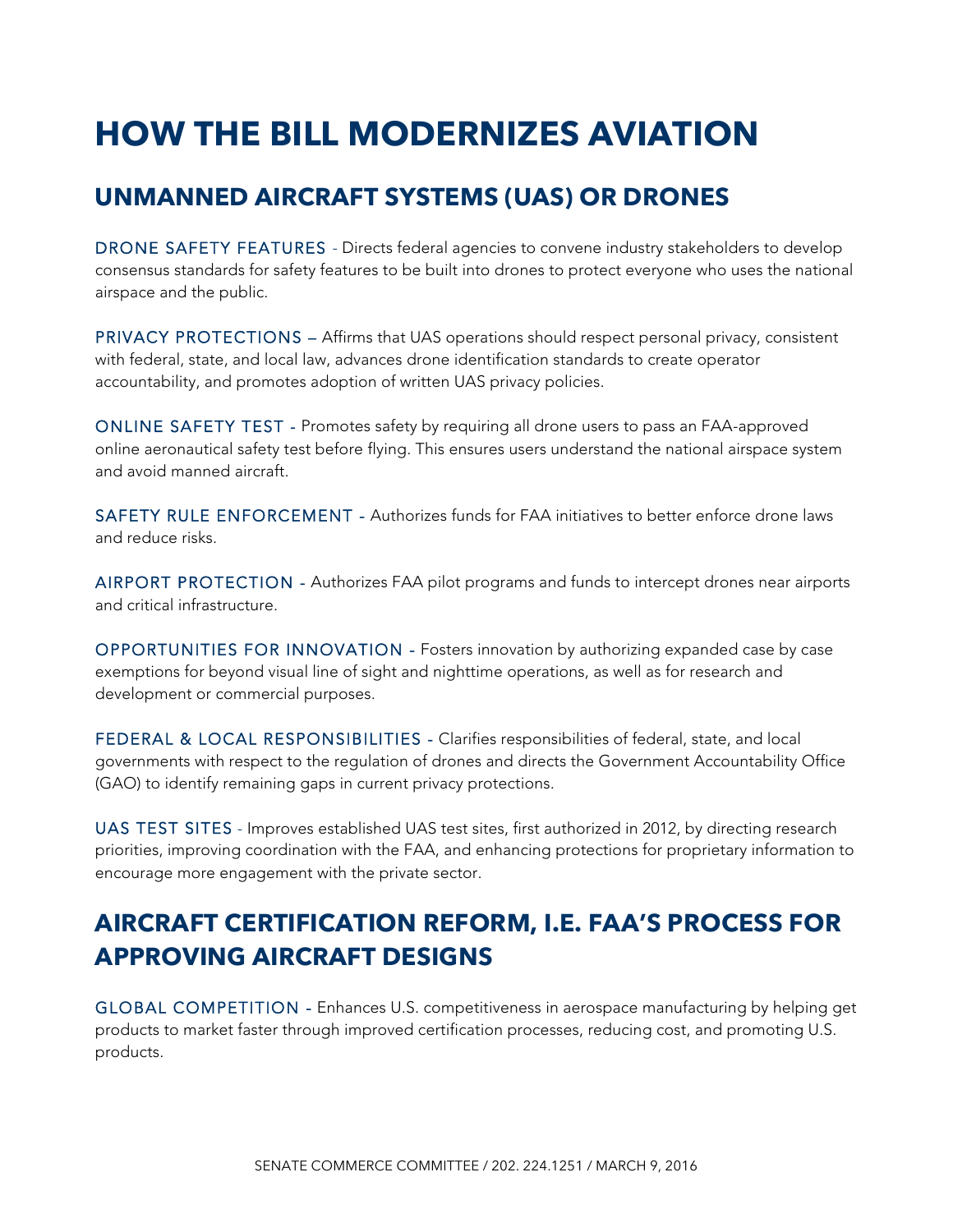UTILIZING OUTSIDE EXPERTISE - Streamlines costly certification processes through which the FAA approves new aircraft designs and modifications by requiring the FAA to better utilize its existing delegation authorities. Establishes an advisory committee to recommend further process improvements.

LEADERSHIP ABROAD - Requires the FAA to focus on international engagement and leadership related to U.S.-developed standards through facilitating approvals of U.S. aerospace products and services abroad.

FAA WORKFORCE - Improves the quality of the FAA safety workforce by assessing relevant FAA employee training needs, reviewing the current hiring and training requirements, analyzing the skills and qualifications of aviation safety inspectors and engineers, and developing knowledge-sharing opportunities.

## **CONSUMER PROTECTION & AVIATION ACCESS**

#### NEW CONSUMER BENEFITS

- ⇒ TRUTH IN WEATHER DELAYS Directs the Department of Transportation to review how airlines provide information on decisions to delay or cancel flights that may be fully or only partially due to weather related causes.
- ⇒ NOTICE TO FAMILIES WITH CHILDREN Requires airlines to provide families with information about the availability of seats together at the time of booking.
- ⇒ DISCLOSURE OF FEES Creates a standard method for airlines to disclose airlines' ancillary fees (baggage, seat selection).
- ⇒ REFUNDS FOR DELAYED BAGGAGE Requires airlines to return baggage fees when items are lost or delayed.
- ⇒ AUTOMATIC REFUNDS Requires airlines to automatically return fees for services purchased but not received (seat assignments, early boarding, carry-on bags).

ONBOARD EMERGENCY MEDICAL KIT UPDATE - Provides for an update of onboard emergency medical kit contents.

PROTECTING RURAL SERVICE - Maintains access to our nation's aviation system for millions of Americans in rural areas by reauthorizing the Essential Air Service Program and the Small Community Air Service Development Program.

AMERICANS WITH DISABILITIES - Takes steps to improve air travel for persons with disabilities by requiring a review of training and best practices by airports and airlines, and creates an advisory committee.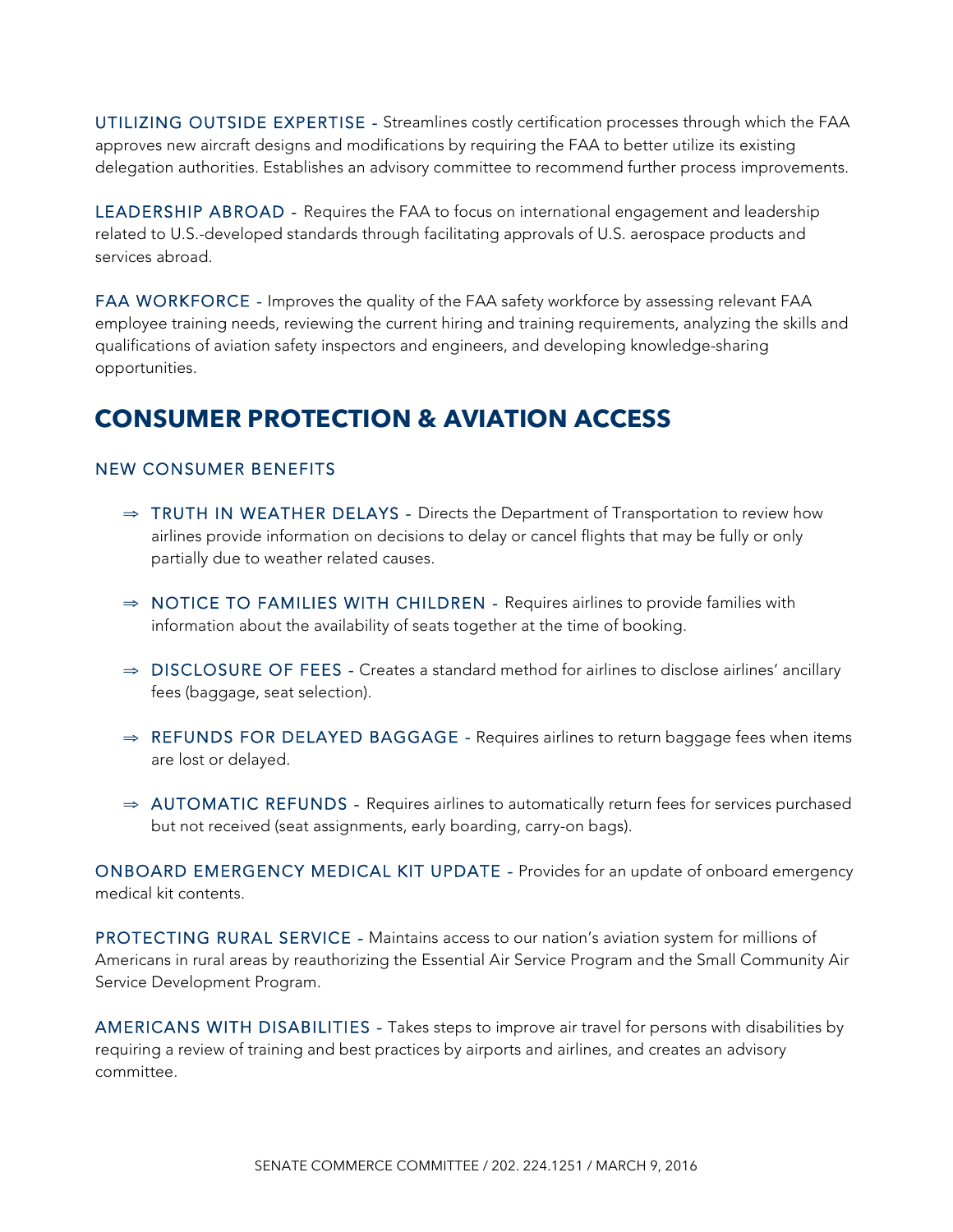### **AIRLINE SAFETY IMPROVEMENTS**

LITHIUM BATTERIES - Implements international safety standards on bulk transport of lithium batteries and reviews existing regulations and potential improvements to battery safety.

MENTAL HEALTH SCREENING - Enhances requirements related to mental health screening for commercial pilots and improves a voluntarily safety reporting program for pilots.

HUMAN TRAFFICKING - Directs airlines to bolster flight attendant training on how to identify and report incidents of human trafficking.

PILOT RECORD DATABASE - Sets a statutory deadline for FAA's pilot record database, required under the Airline Safety Act and Federal Aviation Administration Extension Act of 2010, to ensure that airlines, when hiring, have information regarding pilots training, testing, and employment history.

COMMUNICABLE DISEASE PREPAREDNESS - Improves preparedness for communicable disease outbreaks, following through on GAO recommendations in the wake of the 2015 Ebola outbreak, by directing federal agencies to establish a comprehensive, aviation-specific preparedness plan.

AUTOMATION SAFETY ISSUES - Directs the FAA to update guidance regarding flight deck automation and monitoring, a key factor in recent fatal accidents.

### **GENERAL AVIATION SAFETY & PROTECTIONS**

MEDICAL CERTIFICATION REFORM - Reinvigorates general aviation with reforms to the Third Class Medical Certificate process for non-commercial pilots and an enhanced appeals process, including *de novo* review, for pilots facing FAA enforcement.

SMALL TOWER MARKINGS - Enhances safety for low-altitude general aviation flying, like agricultural-applicators, by requiring marking of certain small towers.

UNLEADED AVIATION FUEL TRANSITION - Ensures the FAA clearly identifies alternatives to traditional aviation gasoline and adopts a process to ensure the safety of modifications to existing aircraft prior to a transition to unleaded aviation fuel.

# **AIR TRAFFIC CONTROL & NEXTGEN, I.E. THE TRANSITION TO 21ST CENTURY AIRSPACE MANAGEMENT TECHNOLOGY**

AIR-TRAFFIC-CONTROLLER INTERVIEWS - Requires that all air-traffic controller candidates receive an in-person interview with the FAA before being hired and beginning training.